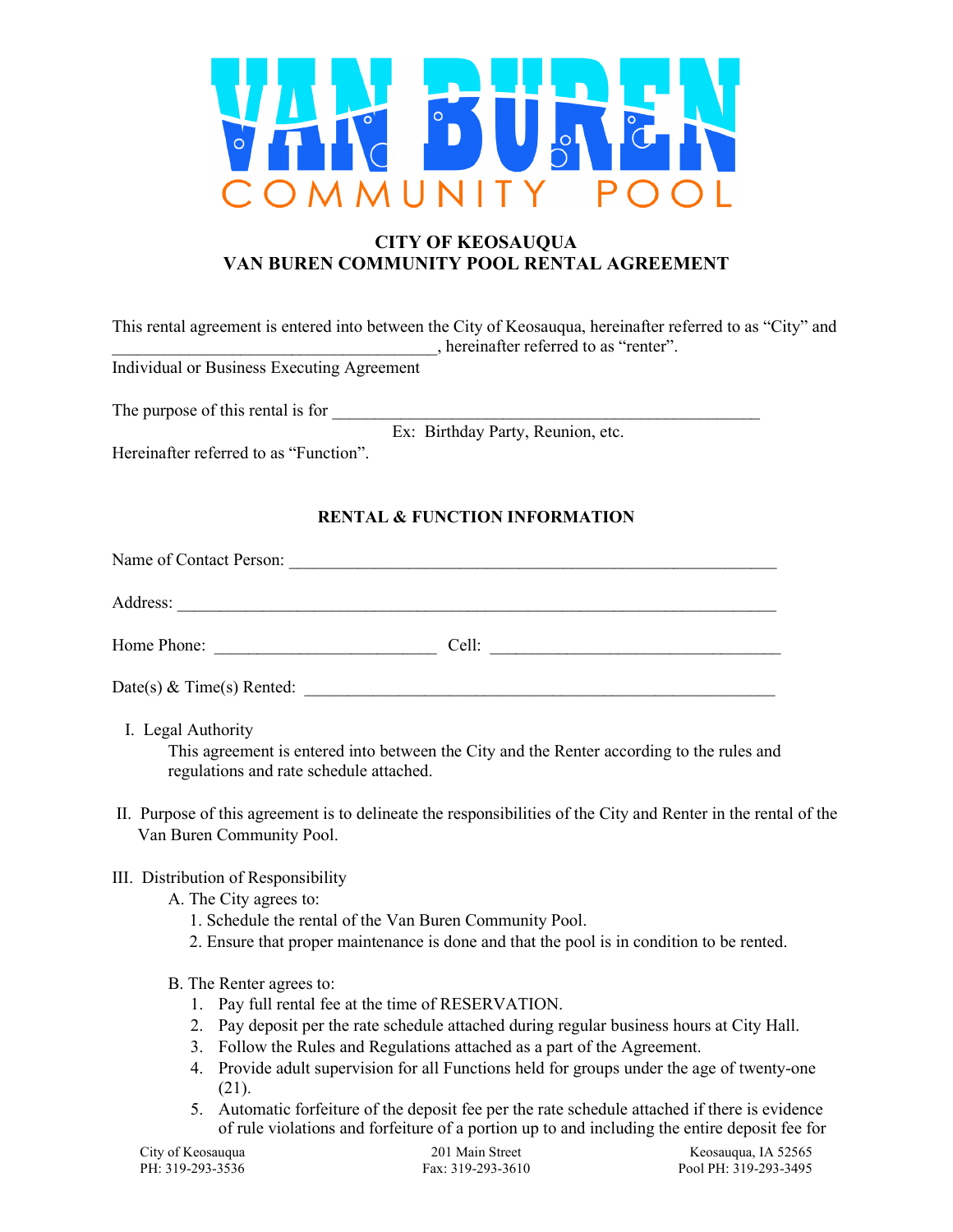property damage, cleaning expenses or costs associated with returning the facility to a rentable condition (see Rules and Regulations attached). Any damages in excess the deposit fee shall be the responsibility of the Renter.

- C. The City and the Renter mutually agree that:
	- 1. They will work cooperatively to ensure that the Van Buren Community Pool benefits the greatest number of people possible.
	- 2. Any deposit fee refund will be processed once an inspection is completed and a refund is approved. Once approved, the deposit will be returned.
	- 3. Cancellation of advanced reservations may be made with a full refund not less than thirty (30) days prior to the reserved date(s).
	- 4. City rights in Program Delivery

 The Functions (uses of) conducted under this Agreement will be in compliance with nondiscrimination provisions contained in Titles VI and VII of the Civil Rights Act of 1964, as amended; the City Rights Restoration Act of 1987 (Public Law 100-259) and other nondiscrimination statutes; namely, Section 504 of the Rehabilitation Act of 1973, Title IX of the Education Amendments of 1972, and the Age Discrimination Act of 1975.

#### IV. Effective Date and Termination of Agreement

This agreement will be effective upon signatures, dates, initials by Renter and will remain in effect until the inspection of the facility is completed and approved.

V. Termination

The City reserves the right to reject any application for rental of the Van Buren Community Pool. The City will have the right to immediately terminate any Agreement entered into upon notification that the terms of the Agreement and/or rules and regulations of the Van Buren Community Pool have been or will be violated by the Renter.

By signing below, both parties acknowledge and agree to all terms and provisions of this Agreement.

 $\_$  ,  $\_$  ,  $\_$  ,  $\_$  ,  $\_$  ,  $\_$  ,  $\_$  ,  $\_$  ,  $\_$  ,  $\_$  ,  $\_$  ,  $\_$  ,  $\_$  ,  $\_$  ,  $\_$  ,  $\_$  ,  $\_$  ,  $\_$  ,  $\_$  ,  $\_$  ,  $\_$  ,  $\_$  ,  $\_$  ,  $\_$  ,  $\_$  ,  $\_$  ,  $\_$  ,  $\_$  ,  $\_$  ,  $\_$  ,  $\_$  ,  $\_$  ,  $\_$  ,  $\_$  ,  $\_$  ,  $\_$  ,  $\_$  ,

Renter **Date** Date City of Keosauqua Date Date

Receipt of Rules and Regulations acknowledged:

(initials of Renter)

| <b>Office Use Only:</b>              |  |
|--------------------------------------|--|
| <b>Date Paid:</b>                    |  |
| Amount:                              |  |
| <b>Deposit Returned / Processed:</b> |  |